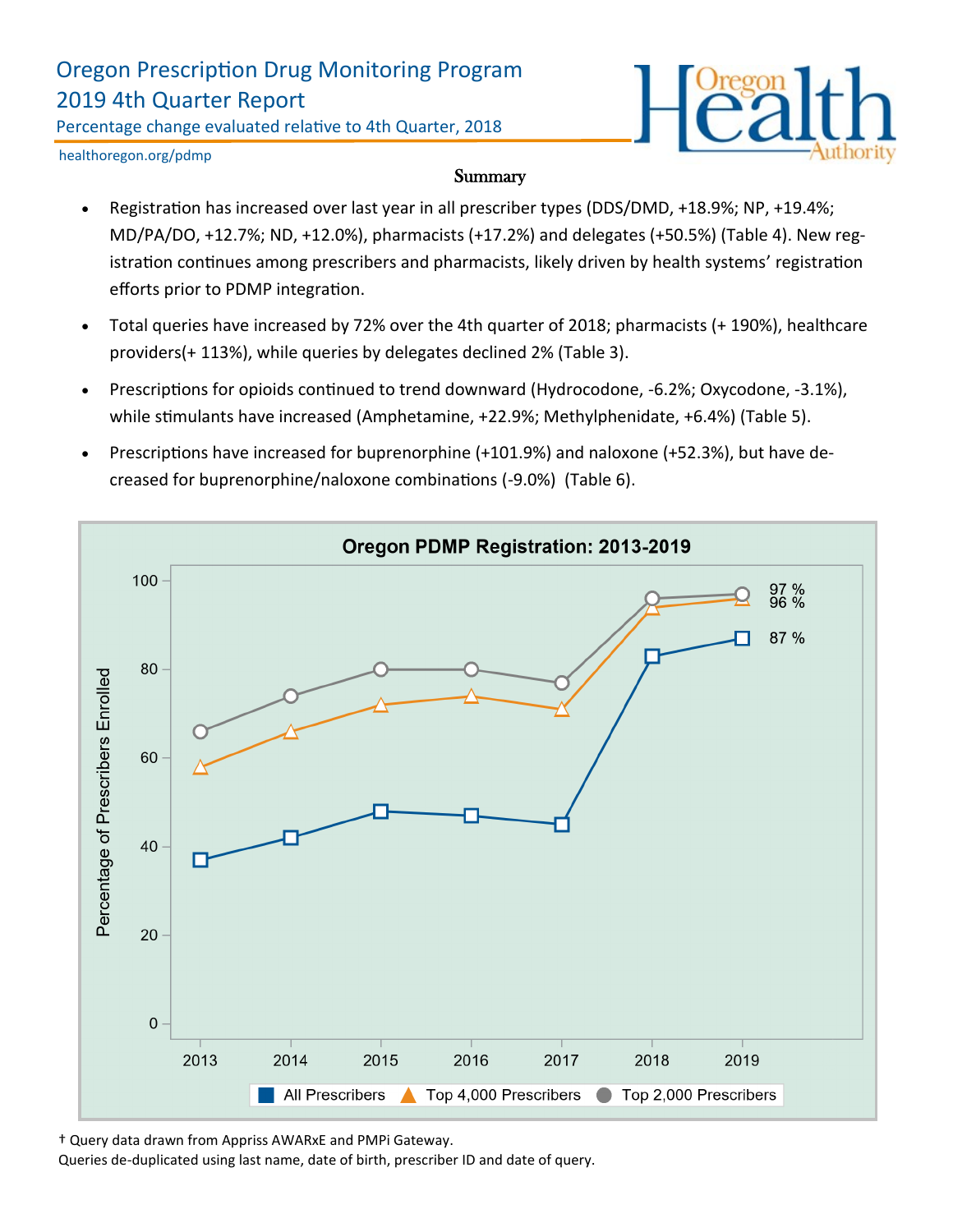

healthoregon.org/pdmp

#### Table 1. Web Portal Summary Statistics: October—December, 2019

| <b>Measure</b>              | Count   | % Change* |
|-----------------------------|---------|-----------|
| Queries +                   | 849.347 | $+72%$    |
| <b>Healthcare providers</b> | 381,115 | $+113%$   |
| <b>Pharmacies</b>           | 790,405 | $+190%$   |
| <b>Delegates</b>            | 156,474 | $-2%$     |

- Total queries have increased by 72% from the same quarter last year.
- Increase in queries is evident among pharmacists (190%) followed by healthcare providers(113%).
- The number of queries by delegates declined by 2%.
- Incorporation of integrated query data is retrospective. Numbers presented here may not be comparable to numbers presented in previous quarterly reports.

| <b>Measure</b>                | Count |  |
|-------------------------------|-------|--|
| <b>Special Requests Total</b> | 124   |  |
| <b>Patient Records</b>        | 17    |  |
| <b>Healthcare Board</b>       | 99    |  |
| <b>Law Enforcement</b>        | x     |  |

#### Table 2. Special Requests: October—December, 2019

- 124 special requests were received and processed by PDMP staff.
- Healthcare boards were the most frequent originators of these requests followed by patients and law enforcement.

<sup>\*</sup> Percentage change figures evaluated relative to the same time period during the prior year.

<sup>†</sup> Query data drawn from Appriss AWARxE web portal, the PMPi Gateway audit file and the EDIE supplementary audit file. Queries de-duplicated using last name, date of birth, prescriber ID and date of query.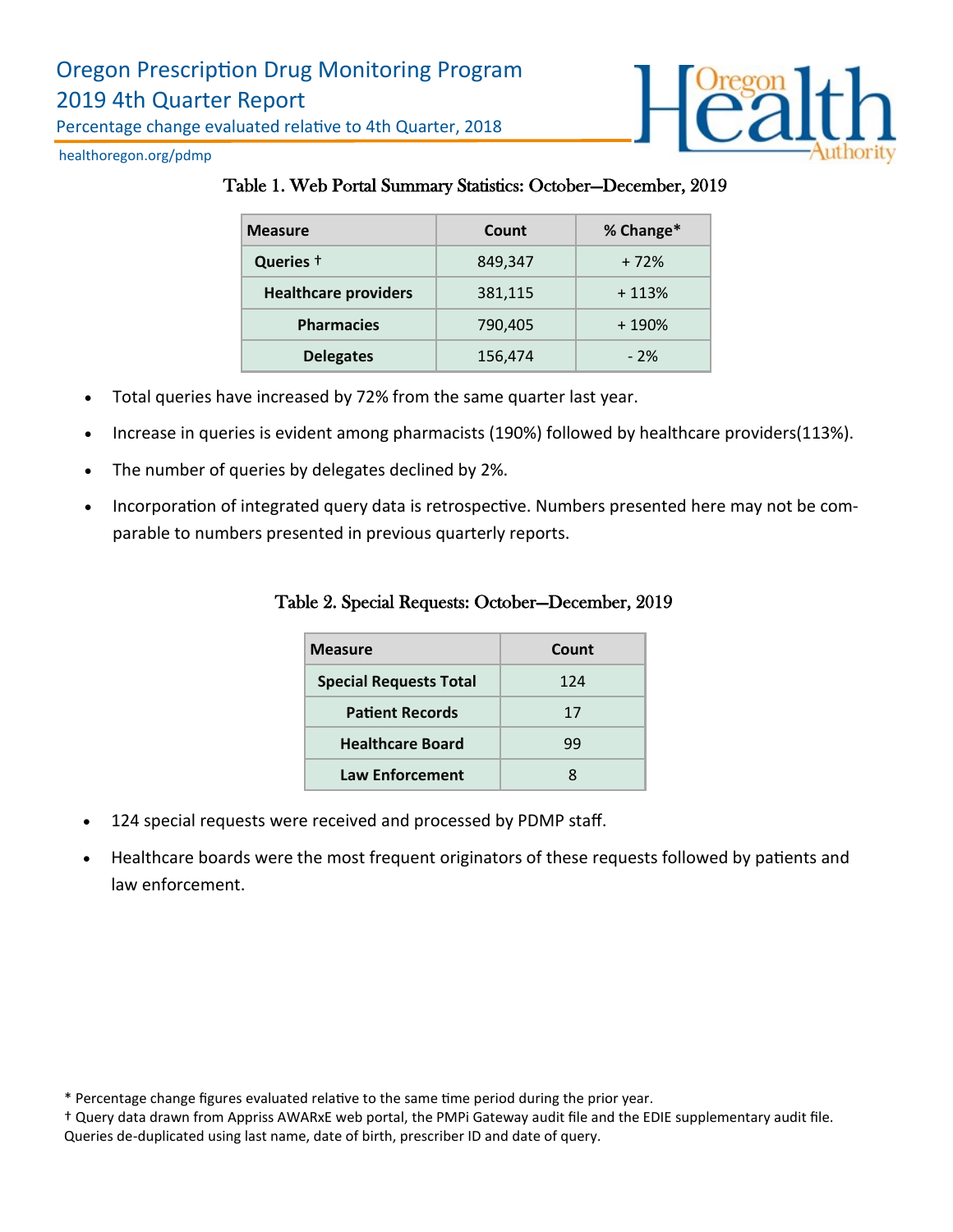

healthoregon.org/pdmp

# Table 3. PDMP Enrollment and System Use: October—December, 2019

|                           | <b>Prescribers</b> | Enrolled        | Queried         |
|---------------------------|--------------------|-----------------|-----------------|
| <b>All Prescribers</b>    | 17,776             | 15,495 / 87.2 % | 10,310 / 66.5 % |
| <b>Top 4K Prescribers</b> | 4,000              | 3,839 / 96.0 %  | 3,328 / 86.7 %  |
| <b>Top 2K Prescribers</b> | 2,000              | 1,942 / 97.1 %  | 1,756 / 90.4 %  |

- During the 4th quarter of 2019 there were 17,776 prescribers who wrote prescriptions for controlled substances in Oregon.
- Registration for the PDMP has increased among all prescribers and especially among frequent prescribers reflecting the impact of mandatory registration.
- In quarter four 66.5% of enrolled prescribers queried the system; 86.7% of the top 4,000 prescribers; 90.4% of the top 2,000 prescribers.

| <b>Discipline</b> | <b>Total User</b><br><b>Accounts</b> | % Change* | <b>Active Users</b> <sup>++</sup> | % Change* | <b>Average Queries</b><br>per User <sup>++</sup> |
|-------------------|--------------------------------------|-----------|-----------------------------------|-----------|--------------------------------------------------|
| MD/PA/DO          | 17,676                               | $+12.7\%$ | 5,131                             | $+63.1%$  | 66                                               |
| <b>Delegates</b>  | 4,110                                | $+50.5%$  | 2,375                             | $-2.0\%$  | 280                                              |
| NP/CNS-PP         | 3,809                                | $+19.4%$  | 1,485                             | $+34.6%$  | 147                                              |
| <b>RPh</b>        | 3,577                                | $+17.2%$  | 2,125                             | $+8.6%$   | 397                                              |
| <b>DDS/DMD</b>    | 2,904                                | $+18.9%$  | 580                               | $+25.8%$  | 29                                               |
| <b>ND</b>         | 561                                  | $+12.0\%$ | 182                               | $+8.3%$   | 39                                               |

## Table 4. PDMP Query by User Group: October—December, 2019

- PDMP registration has increased among all prescriber groups, pharmacists and delegates.
- Patterns of registration are likely driven by state mandated PDMP registration for prescribers and HIT integration efforts undertaken by health care systems.

<sup>\*</sup> Percentage change figures evaluated relative to the same time period during the prior year.

<sup>±</sup> Users that have submitted a query this quarter.

<sup>†</sup> Query data drawn from Appriss AWARxE and PMPi Gateway.

Queries de-duplicated using last name, date of birth, prescriber ID and date of query.